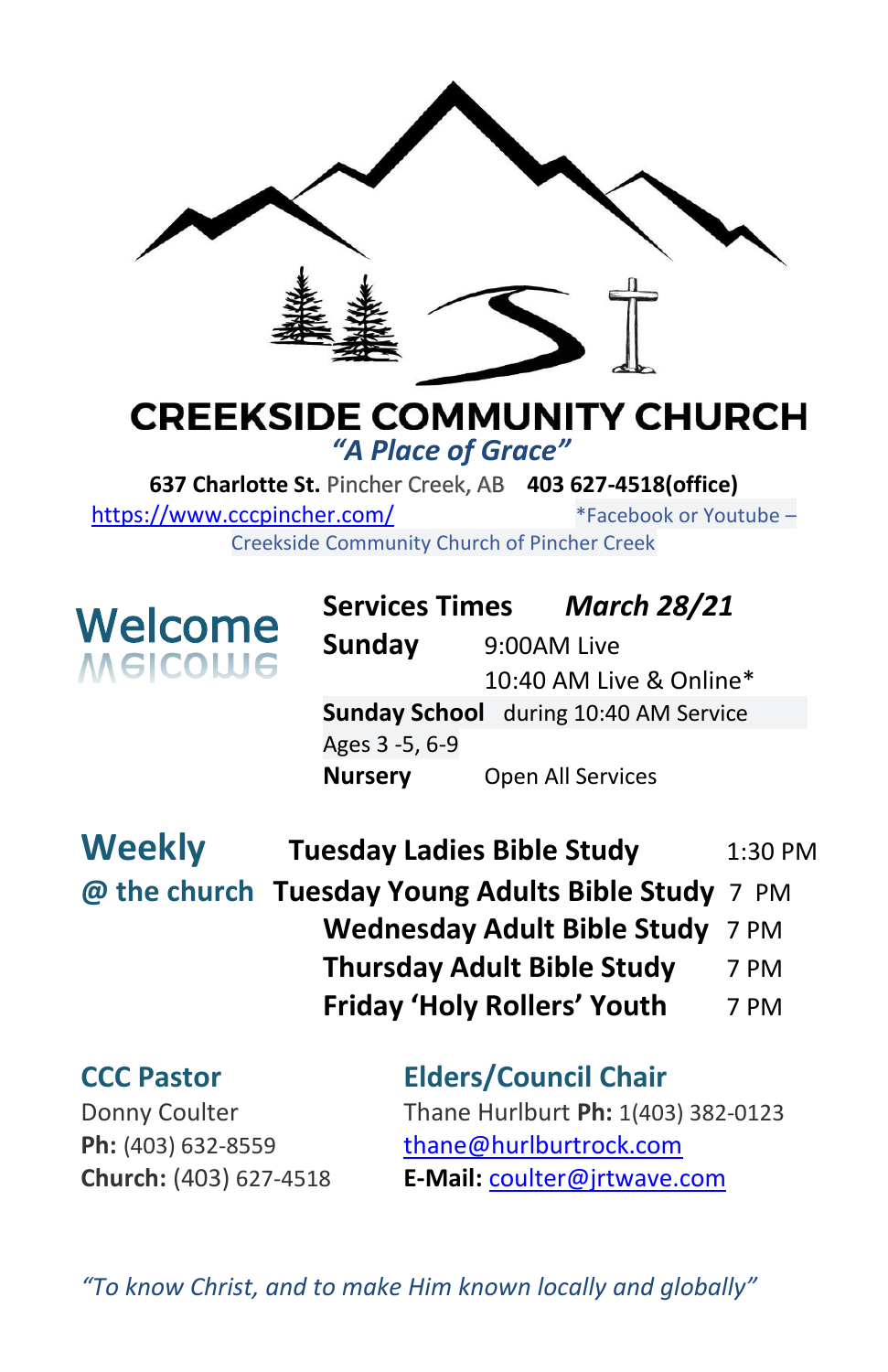## **Ministries & Outreach**

**Community** Joy Hurlburt *Deacon of Congregational Care 403 330-5399*, [joy@hurlburtrock.com](mailto:joy@hurlburtrock.com) **Missions** [sherryakitt@gmail.com](mailto:sherryakitt@gmail.com) **Prayer Needs** Pastor Donny **Youth Ministry 'Holy Rollers' Youth** Lachlan Terpstra Chelsea & Eli Barton **Ph: 403-339-0879 Ph: 403-795-2733**

# **Today's Worship Service**

*Government mandated attendance allowances (33 people), wearing of masks, physical distancing, entry main doors, exit north door – all still being adhered to for each service*

#### **Welcome and Announcements Palm Sunday**

Pastor Donny & Thane

**Treasurer** –Recommendation: that *Gord Mackintosh* be CCC Treasurer and *Nicole Friesen* be the Bookkeeper. A **vote of affirmation by members in person or by email/text** will be called on **Sunday March 28**. Please send your yes or no vote to *[cccpincher@gmail.com](mailto:cccpincher@gmail.com)* or by a signed ballot to the church office on March  $28 -$ today **Membership** – *Joanne Parnham* has asked to become a member of the church. We will celebrate her joining with us today

**Easter Services Good Friday:** *online\** **Easter Sunday: Live 9 am 10:40 am & online\***

**Worship through Music** led by Dana, Eli adne Chelsea *Hosanna Praise is Rising Oh Glorious Day God Be*

**Today's Prayer and Praise –** praise that *Andrea Logacho Boldt is now in remission* from her autoimmune disorder. Randy and Debby thank you for praying for healing of their daughter-in-law and for strength for their son Brian this past year Pray for our new Treasurer and bookkeeper as they serve CCC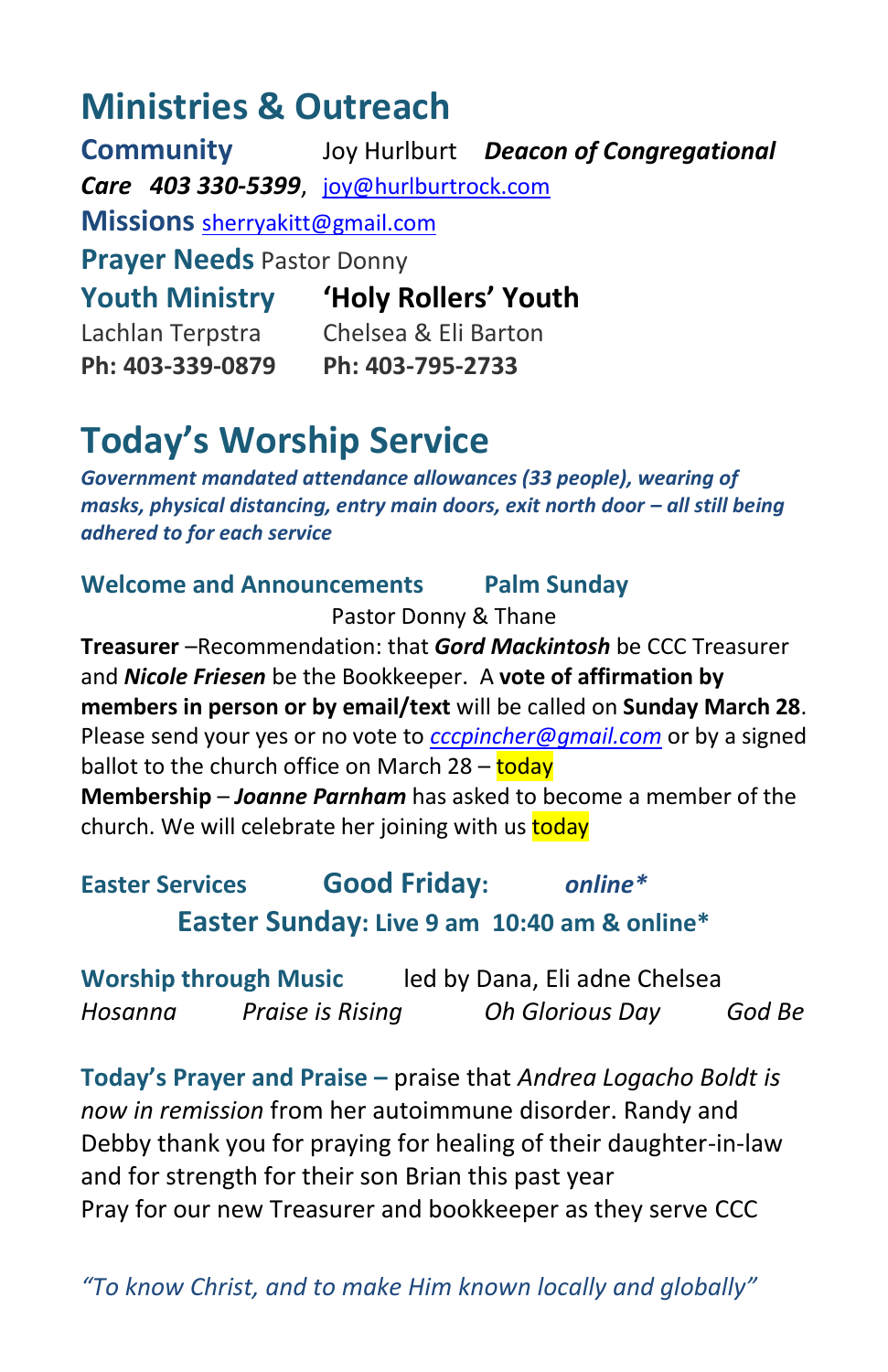#### **Offerings Options - box** on back table. Or **Mail** to Creekside Community Church Box 757, Pincher Creek T0K 2J0. **Auto-debit** or **e-transfer** - [ccctreasurer20@gmail.com](mailto:ccctreasurer20@gmail.com)

**Benevolent offering** - box also on back table or add to your auto-debit

### **Today's Message Notes . . .** *Behold Your God!*

Remember your view of God will determine the trajectory and direction of your life. *What will you do with this Great God?*

#### **The Greatness of His Glory Isiah 40:15-20**

#### **I. Glory Defined**

- A. Indescribable things
- B. The public display of the holiness of God
	- Isaiah 6
	- Kavod heavinesss, weighty WORTHINESS
	- That which can be displayed

#### **II. Greatness of the Glory**

- A. The Glory of nations is nothing!
	- Trees burned and sacrifices made cannot match His glory!

#### B. The emptiness of the glory of idols

- We have reconfigured God in our own image
- Psalm 106:20; Is 42:8

#### **III. Our Response to His Glory**

- A. You were created for His Glory Is 43:7
- B. Matthew 5:16 Be a beacon of His Glory
- C. Psalm 19:1 Heavens are shouting
- D. II Cor 4:4 Blinded eyes to the Glory of Christ gospel